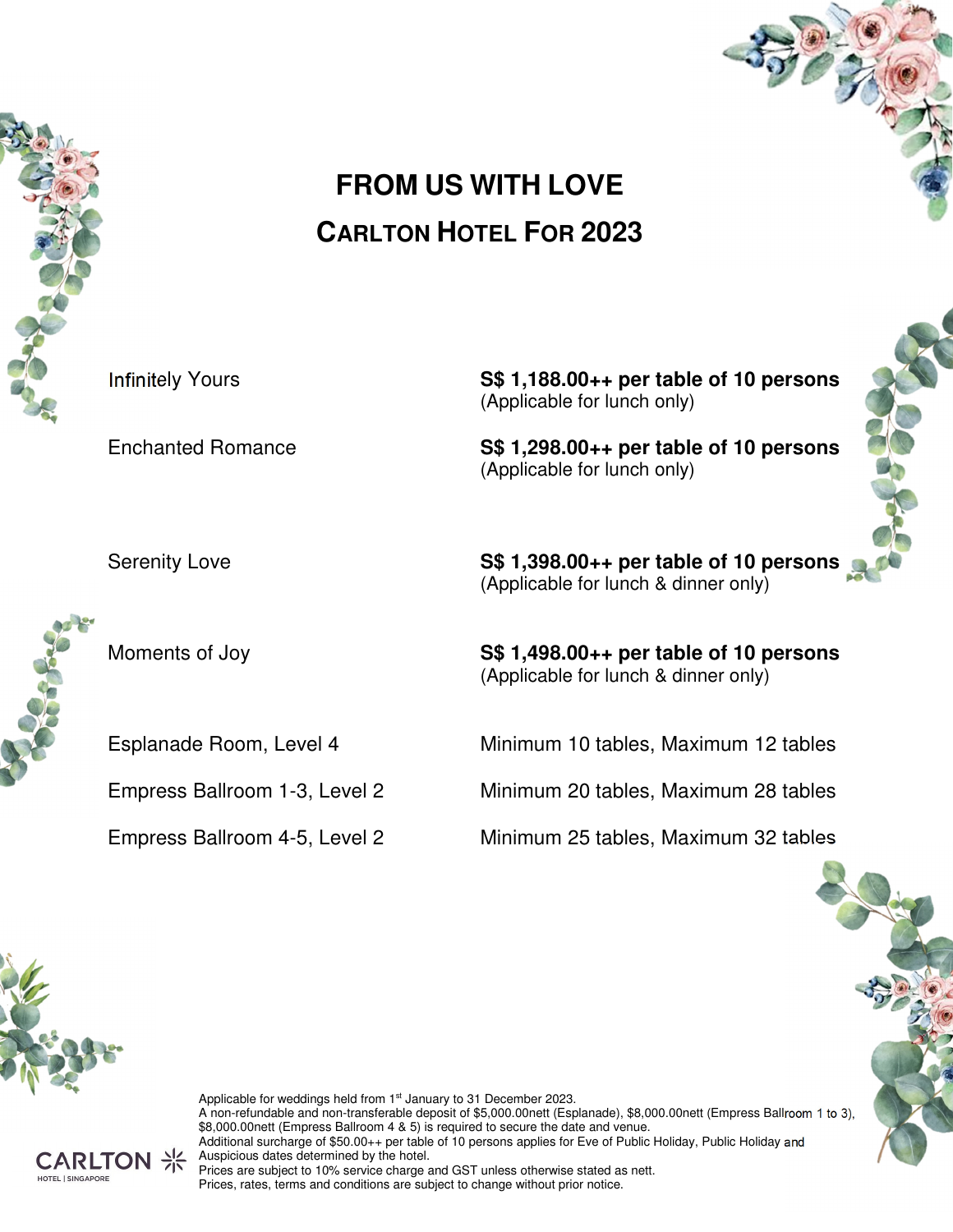

# **WEDDING PACKAGE**



# **DINING**

- ♥ Sumptuous Chinese Cuisine specially prepared by our Master Chef from the award-winning Wah Lok Cantonese Restaurant.
- ♥ Complimentary food tasting for one table of ten (10) persons in Wah Lok Cantonese Restaurant, available only on Weekday evenings from Monday to Thursday excluding Eve of Public Holidays & Public Holidays.

#### **BEVERAGES**

- ♥ Free flow of Chinese tea and soft drinks throughout event (excluding juices).
- ♥ House Pour wine can be arranged at a special price of **S\$70.00++** per bottle.
- ♥ Beer can be arranged at a special price of **S\$750.00++** per 30-litre barrel or at **S\$18.00++** per glass.
- ♥ Corkage fee for Duty Paid & Sealed wine and hard liquor can be arranged at **S\$18.00++** per opened bottle.

#### **DECORATIONS**

- ♥ Smoke effect for March in ceremony to accompany couple's grand entrance.
- ♥ Elegant floral decorations for the stage, aisle and floral center pieces for all dining tables.
- ♥ Intricately designed dummy wedding cake for cake cutting ceremony.
- ♥ Complimentary 5-tier fountain display with a bottle of Prosecco.

#### **COMPLIMENTARY**

- ♥ Complimentary \$80 nett room service credits (Valid during your wedding stay only)
- ♥ Choice of unique wedding gifts for all your guests.
- ♥ Choice of elegant wedding invitation cards for up to 70% of your guaranteed attendance. (Printing not included)
- ♥ Complimentary car park coupons for up to 20% of your guaranteed attendance.
- ♥ Complimentary usage of Ang Bao Box to contain well wishes from your guests.
- ♥ Complimentary utilization of existing LCD Projector and screen for your wedding video montage

Applicable for weddings held from 1<sup>st</sup> January to 31 December 2023. A non-refundable and non-transferable deposit of \$5,000.00nett (Esplanade), \$8,000.00nett (Empress Ballroom 1 to 3), \$8,000.00nett (Empress Ballroom 4 & 5) is required to secure the date and venue. Additional surcharge of \$50.00++ per table of 10 persons applies for Eve of Public Holiday, Public Holiday and Auspicious dates determined by the hotel.

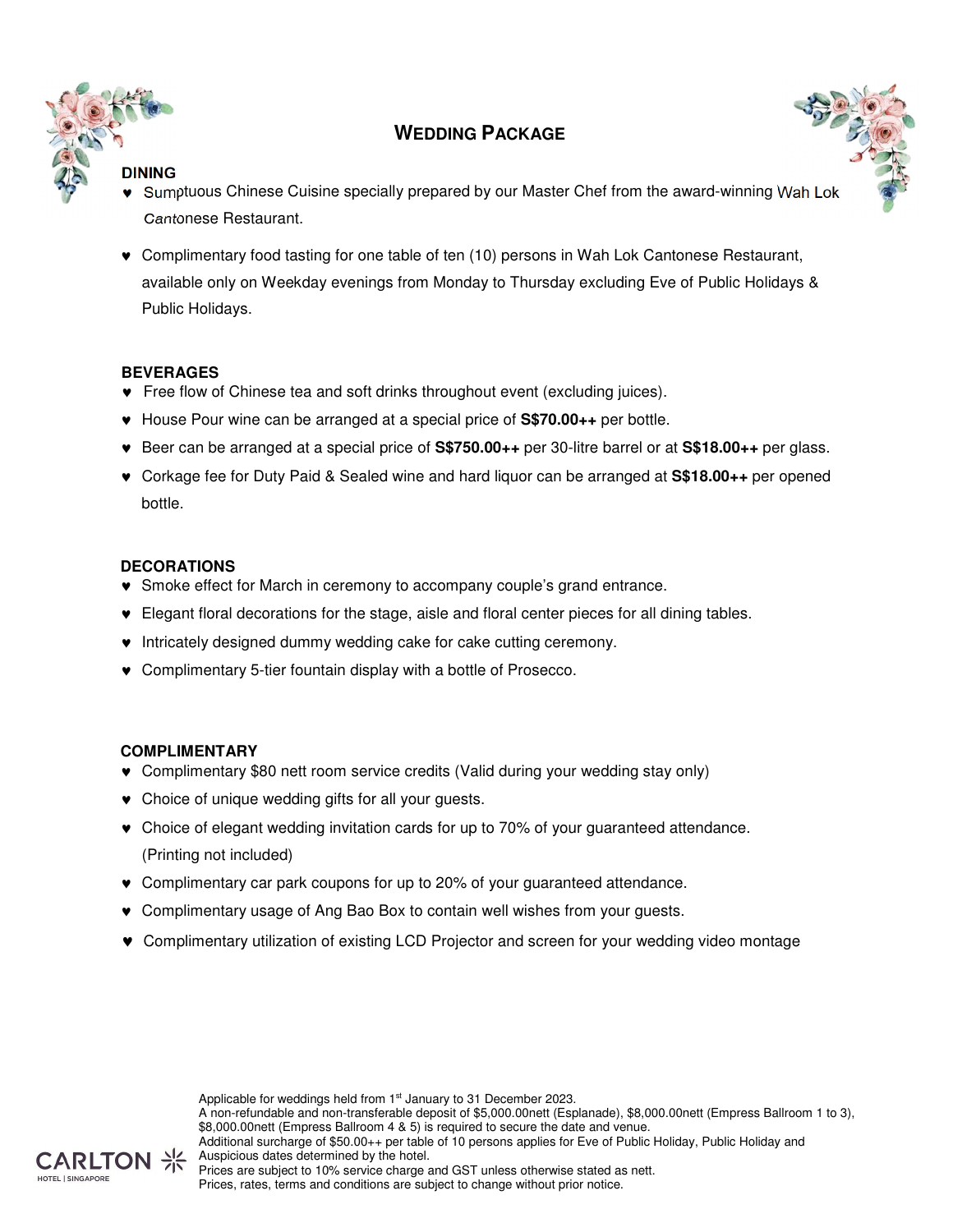



# **Esplanade Lunch Package**

- ♥ One (1) night stay in our Bridal Room with welcome amenities & breakfast for two persons at Café Mosaic.
- ♥ Complimentary one (1) 30-litre barrel of beer for event consumption only.

#### **Empress Lunch Package**

- ♥ Two (2) night stay in our Bridal Room with welcome amenities & breakfast for two persons at Café Mosaic.
- ♥ Complimentary day use room for helper's usage from 1000hrs to 1700hrs / 1500hrs to 2000hrs.
- ♥ Complimentary one (1) 30-litre barrel of beer for event consumption only.
- ♥ Complimentary one (1) bottle of house pour wine per confirmed table for event consumption only.

#### **Esplanade Dinner Package**

- ♥ One (1) night stay in our Bridal Room with welcome amenities & breakfast for two persons at Café Mosaic.
- ♥ Complimentary day use room for helper's usage from 1000hrs to 1700hrs / 1500hrs to 2000hrs.
- ♥ Complimentary one (1) 30-litre barrel of beer for event consumption only.
- ♥ Complimentary one (1) bottle of house pour wine per confirmed table for event consumption only.

#### **Empress Dinner Package**

- ♥ One (1) night stay in our Bridal Suite with welcome amenities & breakfast for two persons at Café Mosaic.
- ♥ Complimentary day use room for helper's usage from 1000hrs to 1700hrs / 1500hrs to 2000hrs.
- ♥ Complimentary one (1) 30-litre barrel of beer for event consumption only.
- ♥ Complimentary one (1) bottle of house pour wine per confirmed table for event consumption only.
- ♥ Complimentary one (1) night stay in our Deluxe Room for wedding helpers on wedding day will be accorded for **Moments of Joy Menu.**
- ♥ Additional one (1) 30-litre barrel of beer for event consumption only will be accorded for **Moments of Joy Menu.**



A non-refundable and non-transferable deposit of \$5,000.00nett (Esplanade), \$8,000.00nett (Empress Ballroom 1 to 3), \$8,000.00nett (Empress Ballroom 4 & 5) is required to secure the date and venue. Additional surcharge of \$50.00++ per table of 10 persons applies for Eve of Public Holiday, Public Holiday and Auspicious dates determined by the hotel. Prices are subject to 10% service charge and GST unless otherwise stated as nett. Prices, rates, terms and conditions are subject to change without prior notice.

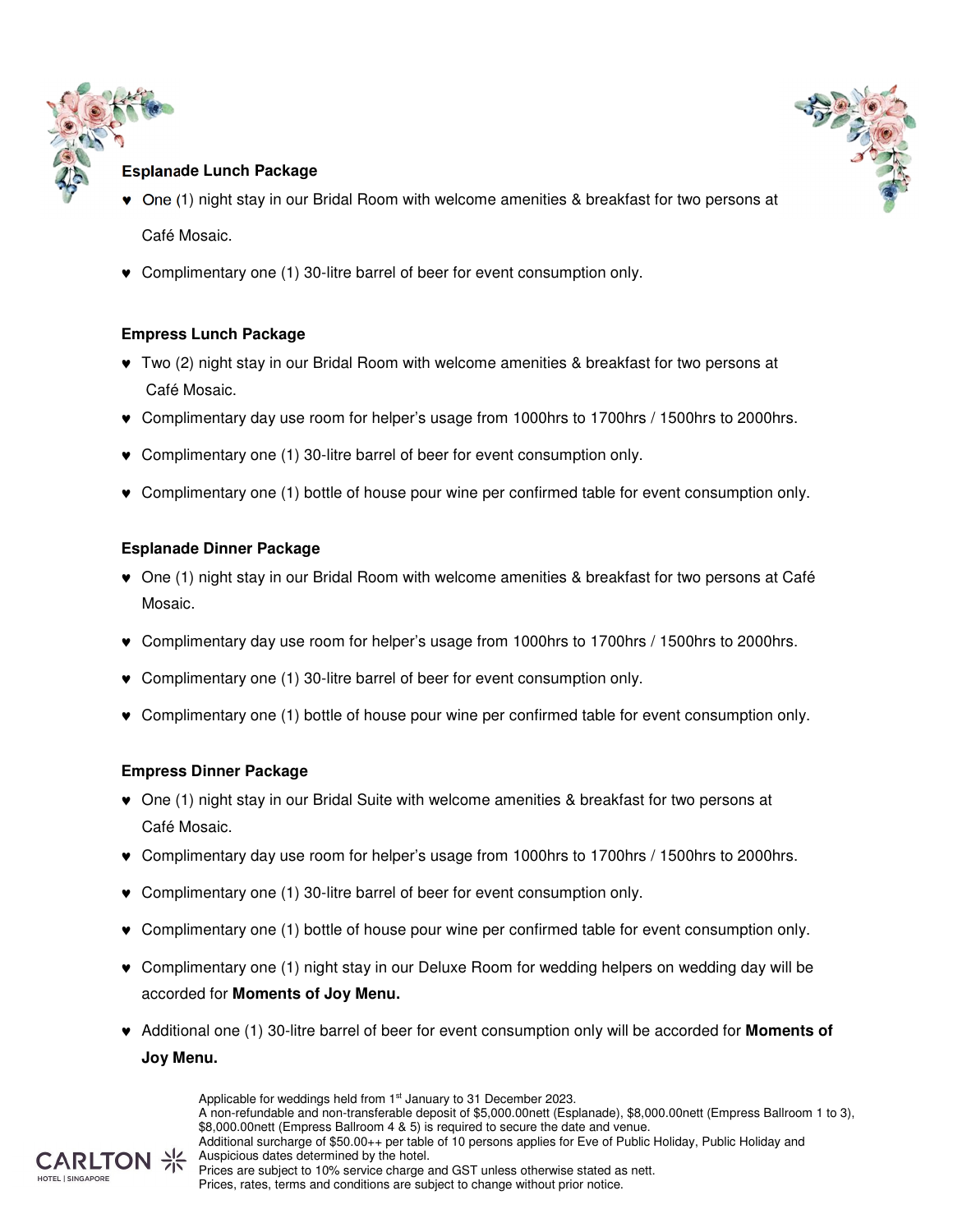

# **INFINITELY YOURS**



#### COLD DISH COMBINATION 大拼盆 **Choose five (5) items from the below selections**

▢ 烧鸭片 Roasted Duck

▢ XO 海螺 XO Topshell ▢ 话梅番茄 Mini Tomato with Plum ▢ 日式迷你八爪鱼 Japanese Baby **Octopus** 

▢沙律虾 Prawn Salad ▢ 迷你春卷 Mini Spring Roll

▢ 香炸白饭鱼 Deep Fried Silverfish

▢ 炒桂花粉丝 Scrambled Eggs with Vermicelli

#### Choose one (1) item from each course stated below

#### SOUP 汤类

▢ 金汤海皇羹 (虾粒,蟹肉, 瑶柱,海螺丝) Imperial Four Treasures in Carrot Soup

#### **FISH** 鱼

▢ 油炸金目鲈 Deep Fried Sea Bass in Superior Soya Sauce

#### VEGETABLE 菜

▢ 海螺扒菠菜 Giant Topshell with Spinach

# POULTRY 家禽

▢ 茶皇豉油鸡 Smoked Chinese Tea Soya Chicken

#### NOODLES & RICE 面.饭

▢ 豉油皇海鲜粒炒米粉 Fried Vermicelli with Diced Seafood

#### DESSERT 甜品

▢ 冻芒果布丁 Mango Pudding ▢ 干贝北菇扒西兰花 Braised Shiitake Mushroom with Broccoli in Conpoy Sauce

Double Boiled Chicken Soup with Cordyceps Flower and

Steamed Sea Bass with Minced Garlic in Soya Sauce

▢ 豉油鸡 Soya Sauce Chicken

▢ 虫草花海螺雞汤

▢ 蒜茸蒸金目鲈

Sea Whelk

▢ 海鲜荷叶饭 Lotus Leaf Rice with Diced Seafood

▢ 龙眼红枣汤圆 Glutinous Rice Ball in Longan & Red Dates

Applicable for weddings held from 1<sup>st</sup> January to 31 December 2023.

A non-refundable and non-transferable deposit of \$5,000.00nett (Esplanade), \$8,000.00nett (Empress Ballroom 1 to 3), \$8,000.00nett (Empress Ballroom 4 & 5) is required to secure the date and venue. Additional surcharge of \$50.00++ per table of 10 persons applies for Eve of Public Holiday, Public Holiday and **CARLTON** > Auspicious dates determined by the hotel. Prices are subject to 10% service charge and GST unless otherwise stated as nett.



Prices, rates, terms and conditions are subject to change without prior notice.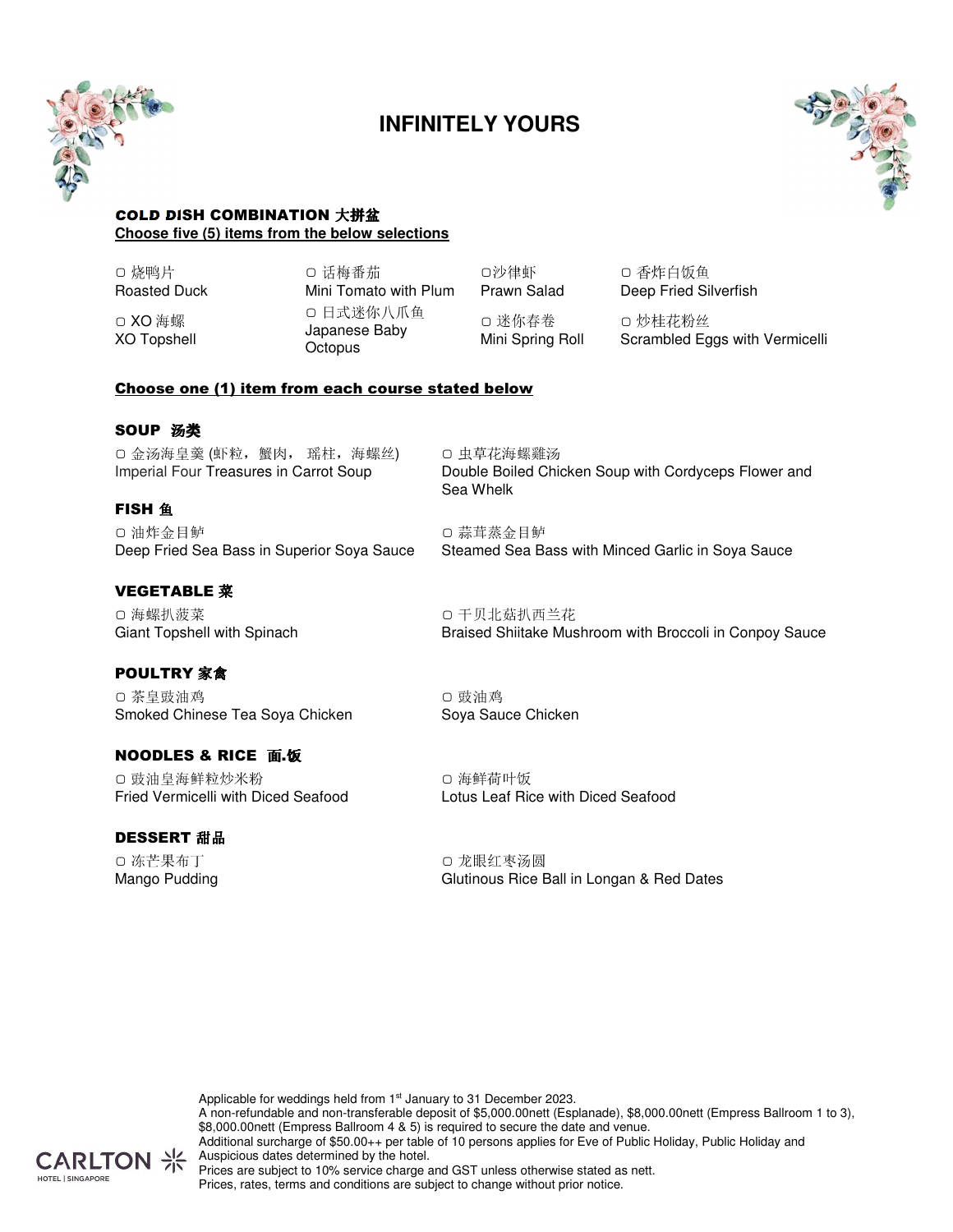

# **ENCHANTED ROMANCE**



#### COLD DISH COMBINATION 大拼盆 **Choose five (5) items from the below selections**

▢ 脆皮烧肉 Roast Pork

▢ 烧鸭片 Roasted Duck

▢ 香炸鱼皮 Deep Fried Fish Skin

▢ 日式迷你八爪鱼 Japanese Baby Octopus

▢ 沙律虾 Prawn Salad ▢ 迷你春卷 Mini Spring Roll

▢ 话梅番茄 Mini Tomato with Plum ▢ 炒桂花粉丝 Scrambled Eggs with Vermicelli

#### Choose one (1) item from each course stated below

#### SOUP 汤类

▢ 五宝羹 (海參,蟹肉,瑤柱,鱼鳔,金菇) Imperial Five Treasures Soup

#### **FISH** 鱼

▢ 港式蒸海斑 Steamed Garoupa in Superior Soya Sauce

# SEAFOOD 海鲜

▢ XO 蜜豆炒虾球 Sautéed Prawns with Honey Peas in XO Sauce

#### VEGETABLE 菜

▢ 海螺扒菠菜 Giant Topshell with Spinach

#### POULTRY 家禽

▢ 葱油招牌脆皮炸子鸡 Signature Crispy Roast Chicken with Onion

#### NOODLES & RICE 面.饭

▢ 银芽九王干烧伊府面 Braised Ee-Fu Noodles with Silver Sprout, Straw Mushrooms and Chives

#### DESSERT 甜品

▢ 青苹果菊冻 Chilled Green Apple Jelly with Chrysanthemum

▢ 海螺丝鱼肚羹 Thick Soup with Shredded Topshell and Fish Maw

▢ 蒜茸蒸海斑 Steamed Garoupa with Minced Garlic in Soya Sauce

▢ 宮保虾球 Wok Fried Prawns in 'Kung Po' Sauce

▢ 干贝北菇扒西兰花 Braised Shiitake Mushroom with Broccoli in Conpoy Sauce

▢ 茶皇豉油鸡 Smoked Chinese Tea Soya Chicken

▢ 腊味荷叶饭 Fried Rice with Dried Sausage in Lotus Leaf

▢ 红豆沙汤圆 Cream of Red Bean Paste with Glutinous Rice Ball

Applicable for weddings held from 1<sup>st</sup> January to 31 December 2023. A non-refundable and non-transferable deposit of \$5,000.00nett (Esplanade), \$8,000.00nett (Empress Ballroom 1 to 3), \$8,000.00nett (Empress Ballroom 4 & 5) is required to secure the date and venue. Additional surcharge of \$50.00++ per table of 10 persons applies for Eve of Public Holiday, Public Holiday and **CARLTON** > Auspicious dates determined by the hotel. Prices are subject to 10% service charge and GST unless otherwise stated as nett. Prices, rates, terms and conditions are subject to change without prior notice.

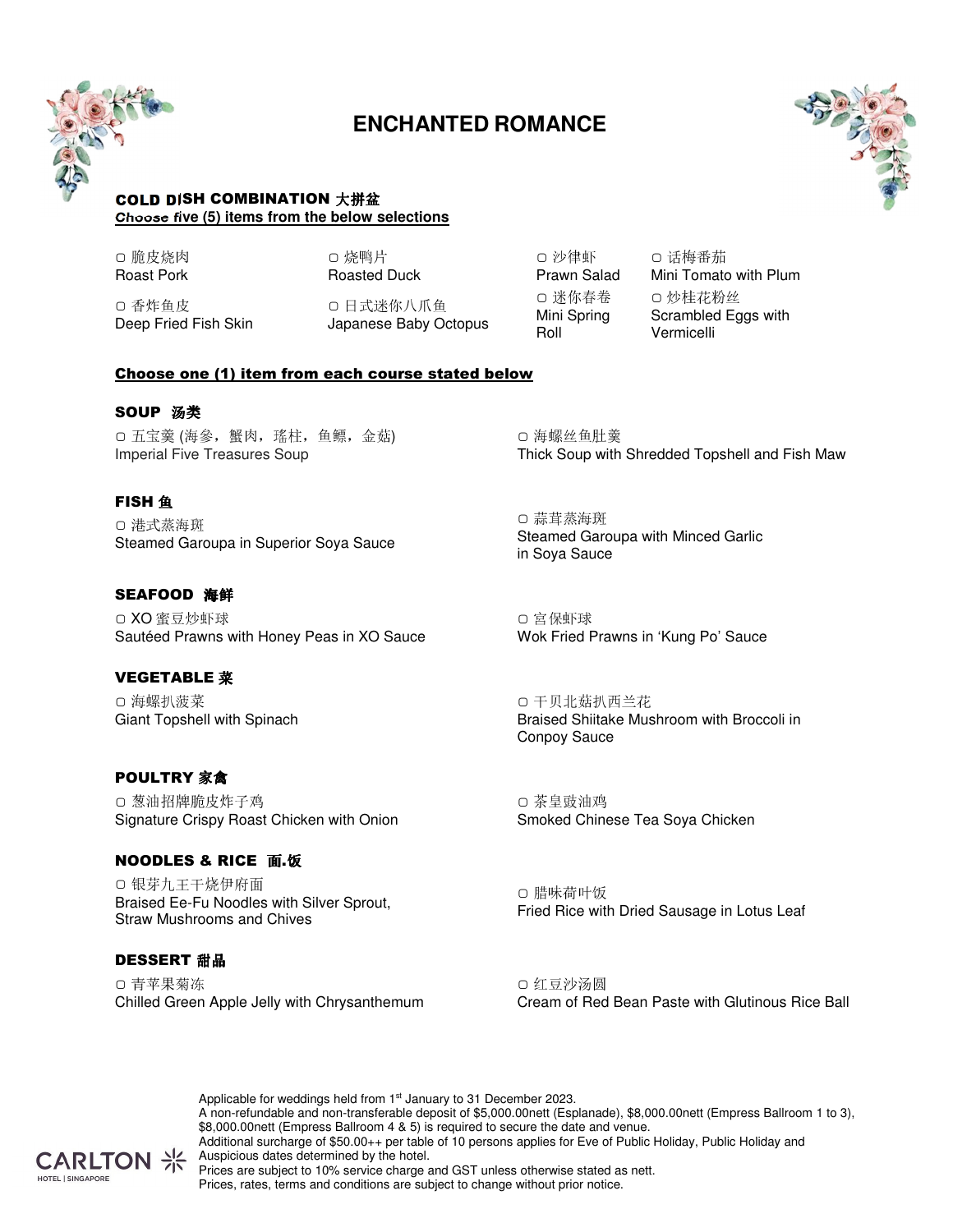

# **SERENITY LOVE**



#### COLD DISH COMBINATION 大拼盆 **Choose five (5) items from the below selections**

▢ 龙虾沙律 Lobster Salad

▢ 香炸鱼皮 Deep Fried Fish Skin ▢ 烟鸭胸 Smoked Duck Breast ▢ 日式迷你八爪鱼 Japanese Baby **Octopus** 

▢ 沙律虾 Prawn Salad ▢ 迷你春卷 Mini Spring Roll

▢ 话梅番茄 Mini Tomato with Plum

▢ XO 海螺 XO Topshell

#### Choose one (1) item from each course stated below

#### SOUP 汤类

▢ 八宝羹 (海参,蟹黄,蟹肉,瑶柱, 鱼鳔,海螺,金菇,竹笙) Imperial Eight Treasure Soup

# **FISH** 鱼

▢ 港式蒸海斑 Steamed Garoupa in Superior Soya Sauce

#### SEAFOOD 海鲜

▢ XO 蜜豆炒虾 Sautéed Prawns with Honey Peas in XO Sauce

#### VEGETABLE 菜

▢ 海螺北菇扒菠菜 Giant Topshell with Spinach and Shiitake Mushroom

# POULTRY 家禽

▢ 脆皮烧鸡 Crispy Roast Chicken

#### NOODLES & RICE 面.饭

▢ 豉油皇海鲜粒炒米粉 Fried Vermicelli with Diced Seafood

# **DESSERT 甜品**

▢ 冻芒果布丁 Mango Pudding ▢ 紅燒海味羹 (鲍鱼丝,虾粒,蟹肉,墨鱼) Braised Superior Broth with Shredded Abalone and Diced Seafood

▢ 蒜茸蒸海斑 Steamed Garoupa with Minced Garlic in Soya Sauce

▢ 沙律虾球 Sautéed Prawns Tossed with Salad Cream

▢ 北菇扒西兰花蟹肉汁 Braised Shiitake Mushroom with Broccoli in Crabmeat Sauce

▢ 茶皇豉油鸡 Smoked Chinese Tea Soya Chicken

▢ 腊味荷叶饭 Fried Rice with Dried Sausage in Lotus Leaf

▢ 百年好合红豆沙 Red Bean Paste with Lotus Seed & Lily Flower

Applicable for weddings held from 1<sup>st</sup> January to 31 December 2023. A non-refundable and non-transferable deposit of \$5,000.00nett (Esplanade), \$8,000.00nett (Empress Ballroom 1 to 3), \$8,000.00nett (Empress Ballroom 4 & 5) is required to secure the date and venue. Additional surcharge of \$50.00++ per table of 10 persons applies for Eve of Public Holiday, Public Holiday and CARLTON ><>>>>>>>>> Auspicious dates determined by the hotel. Prices are subject to 10% service charge and GST unless otherwise stated as nett. Prices, rates, terms and conditions are subject to change without prior notice.